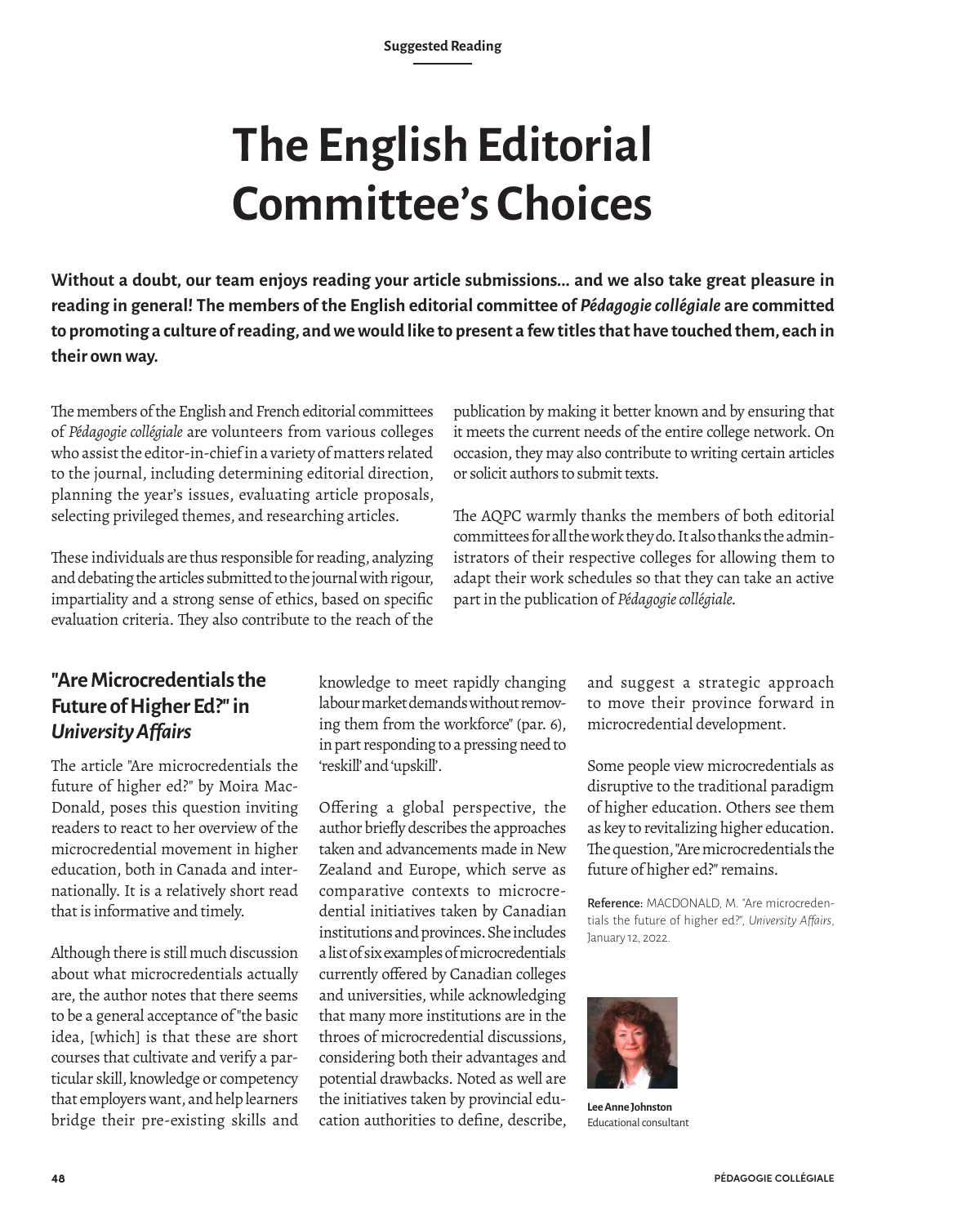## *The Shallows: What the Internet is Doing to Our Brains*

*The Shallows* is a book I have often cited with friends and colleagues. Engagingly written and profound, it argues that the internet has not only changed our culture, relationships, and knowledge-sharing, but also our brains and their neuropathways. Nicholas Carr is no iconoclast. He recognizes the internet's value but also warns of its impacts. He draws on a wealth of neuroscience to explain how the internet has reduced our attention spans and our ability to think in deep, complex ways. A gifted science popularizer, Carr writes in a clear, accessible, and entertaining way, as he weaves together science,

#### *The Courage to Teach: Exploring the Inner Landscape of a Teacher's Life*

*The Courage to Teach* by Parker J. Palmer is a book every teacher should have in their stockpile of rescue books. With the ongoing pandemic and the demoralization of teachers, this book provides a sanctuary for hope, peace, and guidance. The past two years have been challenging for teachers in the classroom, and their value provides an auspice of self-doubt and discouragement. This book provides and tries to regenerate reasons why educators go into teaching.

Palmer, in the introduction, states, "Teaching, like any human activity, emerges from one's inwardness, for better or worse. As I teach, I project philosophy, history, and cultural shifts to make his case. When I first read the book, I highlighted so many passages, I negated my efforts, so full is it of insights and research with farreaching consequences for me, my family, my colleagues, our students, and our society.

Now, 10 years after its initial release, Carr has published a second edition in which much of the main body remains the same. (As he explains, it has aged well and is as relevant as ever). An introduction and an extensive epilogue have been added, the latter discussing emerging issues and new concerning research (some inspired by the first edition) that further supports his initial conclusions. It is a must-

read for those trying to understand why so many of us struggle with memory and concentration issues, and why the ability to think in deeper, more nuanced ways is disappearing, while at the same time offering suggestions for how we can counteract these problems.

Reference: CARR, N. *The Shallows: What the Internet is Doing to Our Brains*, 2nd Edition, New York, WW Norton, 2020.



**Patti Kingsmill** Pedagogical counsellor Vanier College

the condition of my soul onto my

students, my subject, and our way of being together" (p. 2). Teaching develops from an inner calling where the passion for the subject matter and the students is part of inner meaning. The internal passion teachers feel is an essential and ongoing theme in the book. He continues in chapter 1, reminding teachers that the fire that drives this inner conviction can be refueled: "After three decades of trying to learn my craft, every class comes down to this: my students and I, face to face, engaged in the ancient and exacting exchange called education. The techniques I have mastered do not disappear, but neither do they suffice. Face to face with my students, and only one resource is at my immediate command: my identity, my selfhood, my sense of this "I" who teaches—without

which I have no sense of the "Thou" who learns. Good teaching coming from the integrity and identity of the teacher and not from technique" (p. 10).

This book provides self-reflection and inspiration for teachers who need to become re-inspired.

Reference: PALMER, P. J. *The courage to teach: Exploring the inner landscape of a teacher's life*, Hoboken, John Wiley & Sons, 2017.



**Heather Sorella** Teacher in Fashion, Arts and Design, and researcher LaSalle College